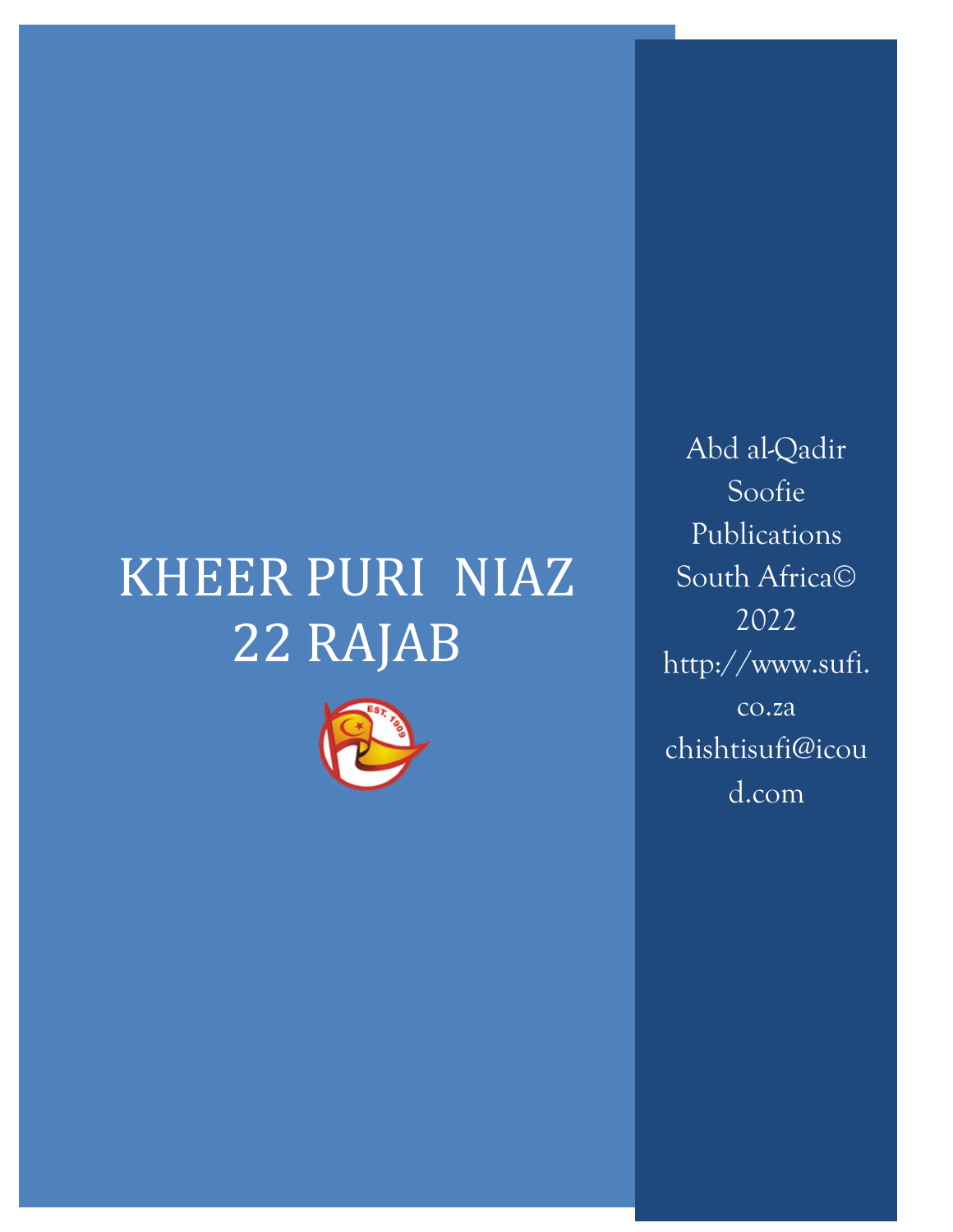# **بسم هللا الرمحن الرحيم احلمد هلل رب العاملني و الصالة و السالم على سيد املرسلني سيدنا حممد وعلى اله و صحبة امجعني**

The Sunni Scholar Mufti Khalīl Khan Qadri Barkati Noori in his book "Hamara Islam" translated in English as Glorious Islam ( it can be downloaded at sufi.co.za our Soofie Masjid Pietetmaritzburg website under books: <http://www.sufi.co.za/book/islam-the-glorious-religion/>). We present a pic of the relevant page here:

O 9: Who are twelve Imaams of Ahle Bait?

A. Twelve Imaams (religious leaders) of Ahle Bait are: (1) Hadrat 'Alee (2) Hadrat Imaam Hasan (3) Hadrat Imaam Husain (4) Hadrat Imaam Zain-ul-Abideen (5) Hd: Imaam Baqar (6) Hd:Imaam Jaffar Sadiq (7) Hd:Imaam Musa Kazim (8) Hd:Imaam 'Alee Musa Raza (9) Hd:Imaam Muhammad Taqi (10) Hd:Imaam Naqi (11) Hd:Imaam Hasan Askari and (12) Hd: Imaam Mehdi who will come towards the end of the world.

83

Though, commonly claimed by Shia to be their Imāms, they all are regarded Imams of Sufism, opposed to cursing The Rightly Guided Caliphs ( May Allāh, Almighty, be pleased with them ) and our Mother The Lady Ayesha *[ raḍiya -llāhu ʿanhā ]* , by many great Sufi masters, who know through Knowledge of Certainty, that these blessed personalities are the sources of divine inspiration (faiḍ) that reaches the Awliyā (saints) of Allāh, Almighty.

The great Mujaddid, Imām-i Rabbānī, Shaykh Ahmad Sirhindī Fārūqī [quddisa-sirruhū] has written in his Maktūbāt that the path of sainthood can only be traversed through the aid (*Tawassul*) of Sayyidinā Imām ʿAlī, Sayyida Fāṭima, Imām Ḥasan, Imām Ḥusain and the rest of the twelve Imams [*ʿalaihim as-salām:* for all ]. Even after their physical lifetimes, anyone who got sainthood received it through them, even if they were Quṭb or Abdāl. [saints of a very high ranking] (Volume 3, letter 123)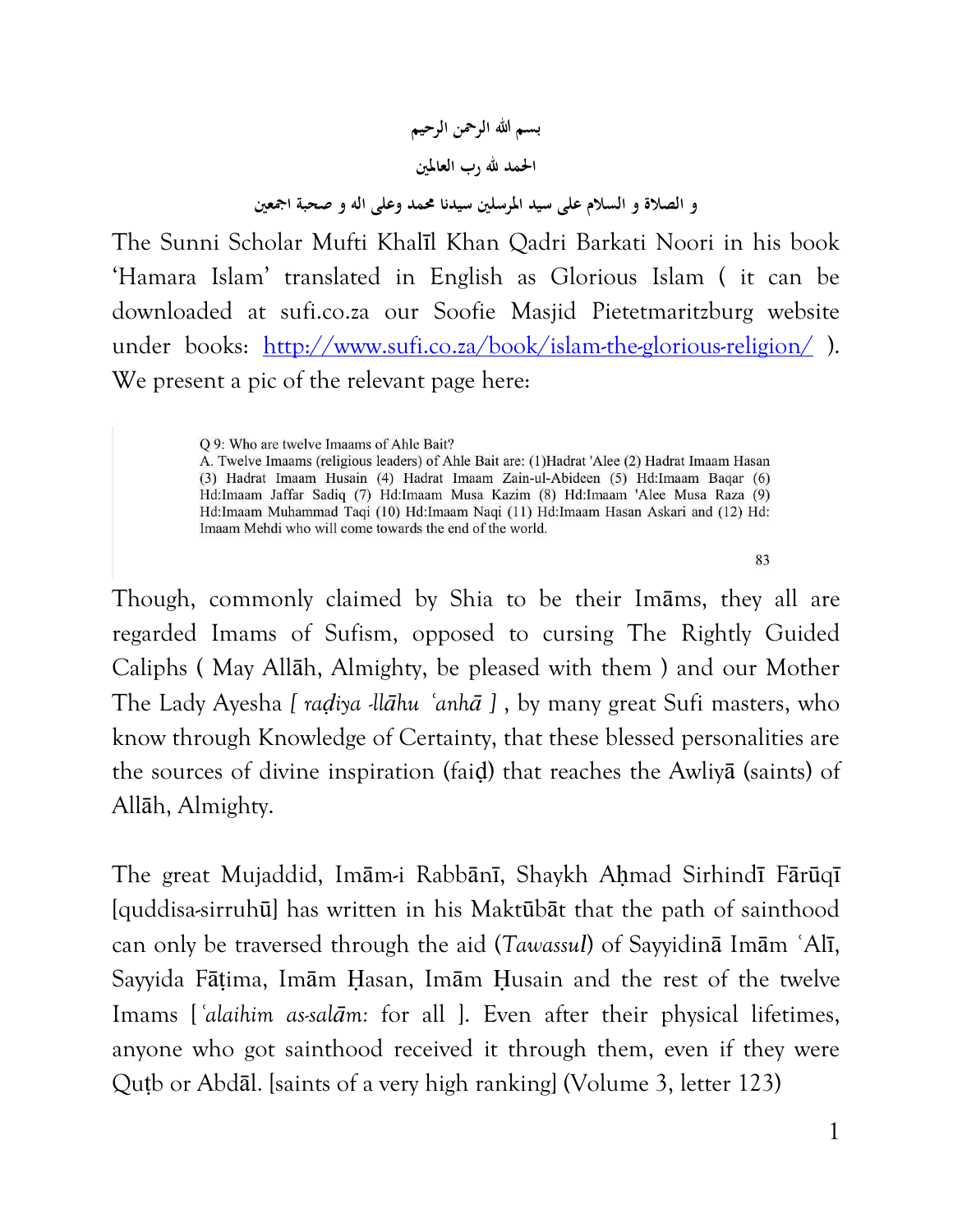22ndRajab is commemorated with Praises and Supplications to Allāh, Almighty, **\***, salutations upon Prophet Muhammad **#** and the eleven members of The Prophetic Household [Ahl ul-Bayt] contributions in preserving the spiritual dimension of the pure teachings through the pure lineage.

A specially prepared treat is also offered to brethren in faith along with denouncing the 'superficial' expounders of this Deen. . A centuries" old tradition, regularly commemorated by the lovers of the martyrs of Karbala and Sahaba and followers who gave their all in defense of the The Prophet Muhammad  $\mathcal{L}$ 's Purified Household [*Ahl al-Bayt*]. It is referred to as a "*Niaz*" performed by Imām Jāfar as-Sādiq [*ʿalaihim as-salām*] on the night he was divinely bestowed the *Ghausiat-e-Kubra* ( main focus of Allāh, Almighty"s all Seeing vision to distribute the bounties of Allah, Almighty ) to the creation.

In order to prepare it, since it has been traditionally done in Syed households and Sufi *Khanqahs*. The people of the household or *Khanqah* get up early in the morning of 22 Rajab , clean the house and purify themselves by taking bath (*Ghusl*), put on fragrance (*itr*) and fragrance their home and spread a clean [tahir] sheet in a clean room. One should make sure all the utensils to be used in the preparation of *niaz* are clean and purified (*Paak*). If possible use clay dishes. This reminds us of Mawlā Alī [*ʿalaihim as-salām*] and his title *Abū Turāb* ( The Father of sand/clay) and keeps the *sunnah* alive.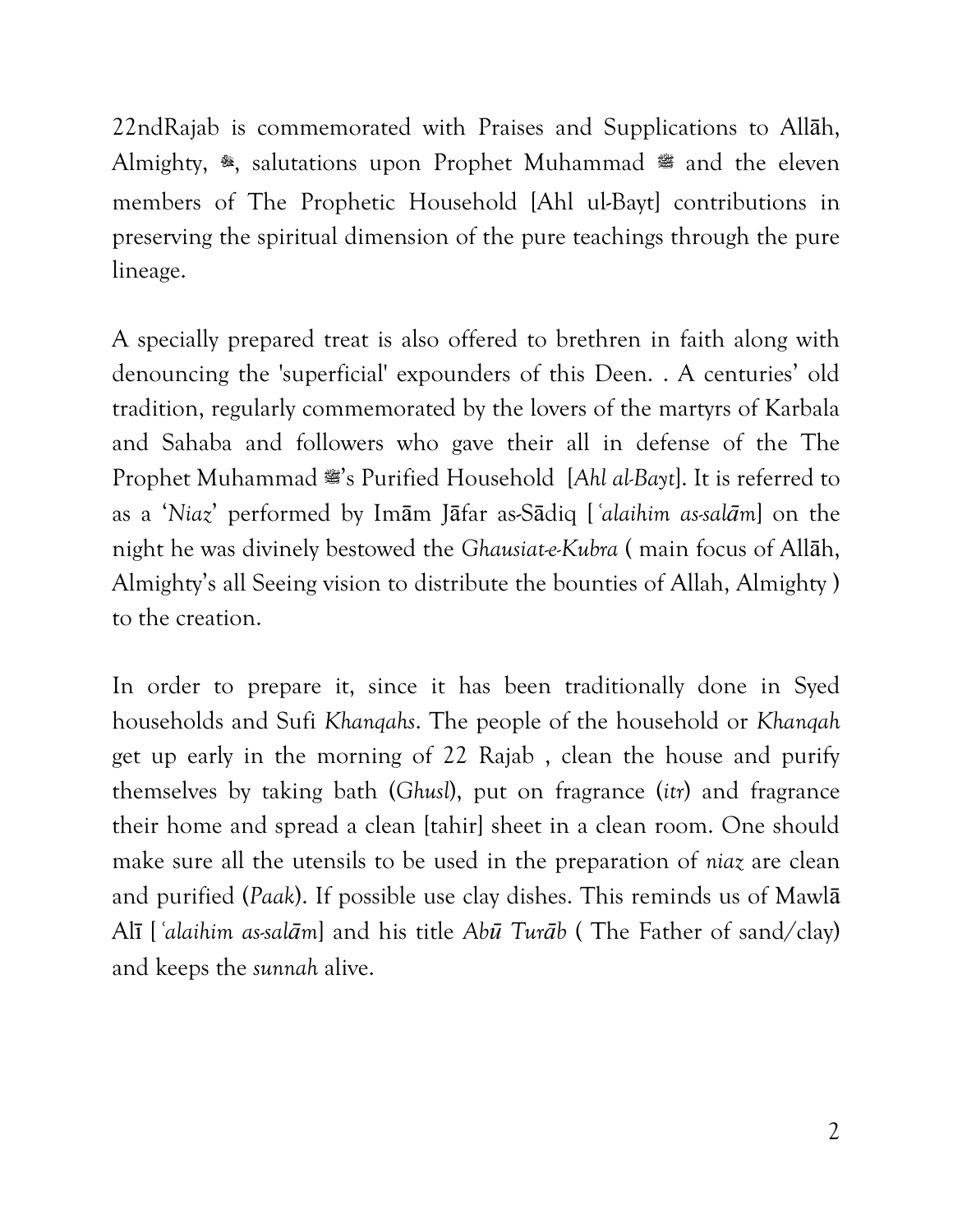#### **Procedure For Preparing Niaz:**

Prepare puri and kheer using the best ingredients within your means. This is a *Niaz* performed by and for the progeny of the Beloved Holy Prophet **صلى الله عليه وسلم** so the best is used. Some other dish can also be prepared for outside distribution but NOT THE PURI AND KHEER. Place a portion of the *Niaz* in pure pots and place the pots containing *Niaz* facing *Qibla*. After praying *Fajr* prayers read the story of the miracle of Imām Jāfar as-Sādiq [ʿalaihim as-salām ] , [or just explain whom Imām Jāfar is from this booklet ) offer *Fatiha* , and make sincere supplication ( *dua* )].

One should take extra care in consuming this special *niaz* and it is better not to allow anyone to take the special *niaz* [*khās niaz*] i.e. the *kheer* and *puri*, out of the house as it is considered disrespectful. The other food prepared, may be given out to take out. The *niaz* of *kheer* and *puri* must be consumed within the blessed *Khanqah* or special household as it symbolizes that the sweetness of COmm *Imān* is obtained from the house of the Syeds and Sufi Lineages.

In this age of an international community permission is granted to speciallovers and *Murīd's*, especially spiritually ordained successors [ *Khulafa* ] to do the *Niaz* in their far off areas. But if one lives near a Sufi Centre [*Khanqah*], that performs the *Niaz* then go consume it in this blessed place in the specially designated room. Wash your hands in that room. Even the utensils are washed in that room and the water is used to water the gardens in the spiritual Centre.

Imām Jāfar as-Sādiq [*ʿalaihim as-salām* ] is a great grandson of of Hazrath Mawla Imām Alī [*ʿalaihim as-salām* ] from his father's side and a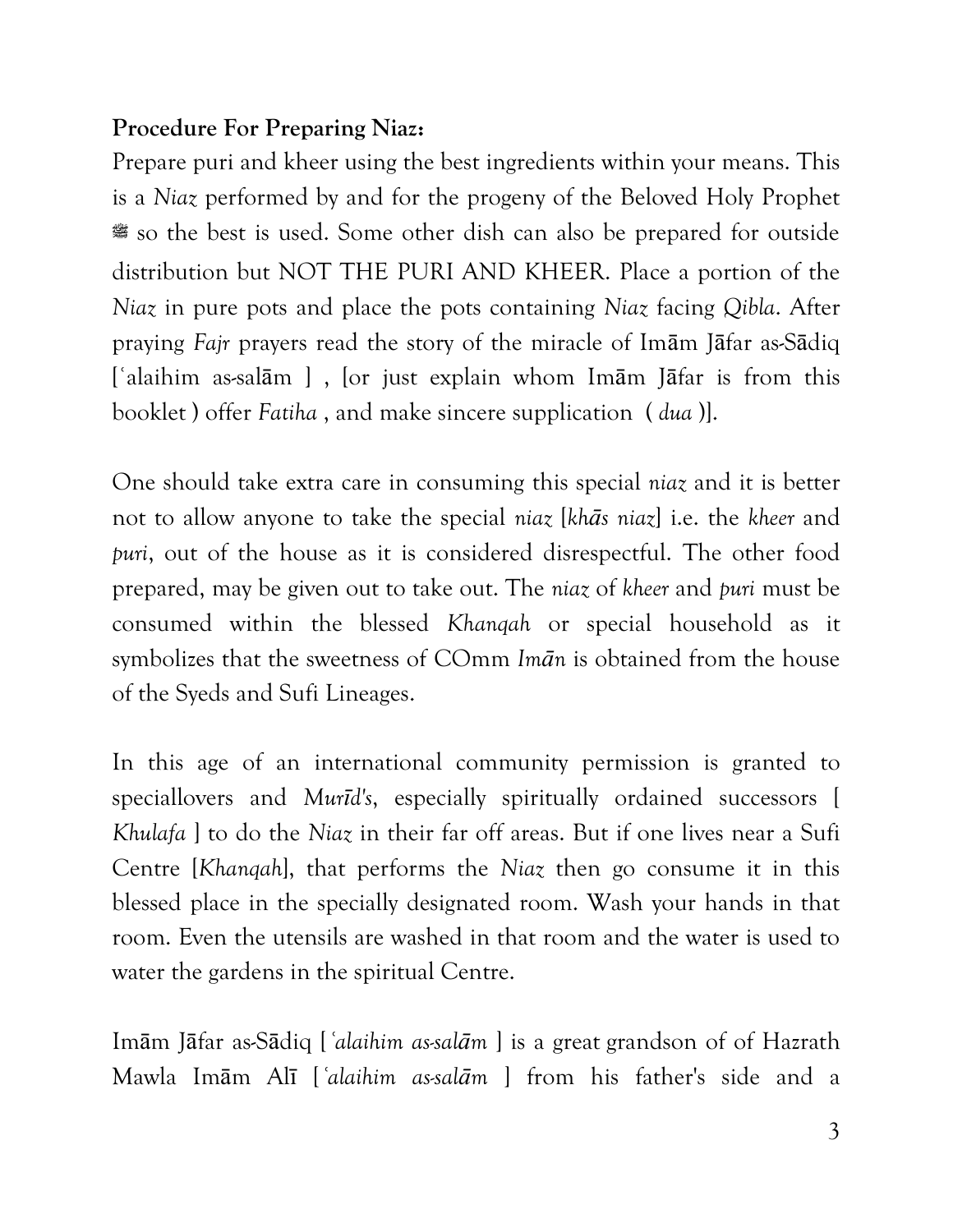descendant of Hazrath Abū Bakr Siddique [ *raḍiya -llāhu* **ʿ***anhū* ] from his mother's side The son of Imām Muhammad al-Bāqir [*ʿalaihim as-salām* ], son of Imām Zain al-Abidīn [*ʿalaihim as-salām* ], son of Imām Husayn [*ʿalaihim as-salām* ], son of Mawla Alī bin Abi Tālib [*ʿalaihim as-salām* ].

Imām Jāfar as-Sādiq [*ʿalaihim as-salām* ] is the great grandson of Hazrath Abū Bakr Siddique [ *raḍiya -llāhu ʿanhū* ] through Hazrath Muhammad ibn Abi Bakr [ *raḍiya -llāhu ʿanhū* ] on the side of his mother, Umm Farwah bint al-Qāsim [ *raḍiya -llāhu ʿanhā* ]., whose great grandfather was Hazrat Abū Bakr Siddique [ *raḍiya -llāhu ʿanhū* ].

He was the first of the Imams of Spirituality to be descended from both Hazrat Abū Bakr Siddique [ *raḍiya -llāhu ʿanhū* ], the first ruler of the Rashidun Caliphate, and Mawla Alī bin Abi Tālib [*ʿalaihim as-salām* ], the first Imam of Spiritual Dispensation after the Last and Final Prophet Muhammad **s** and the fourth ruler of the Rashidun Caliphate. He received from the Prophet, two lines of inheritance the secret of the Prophet Muhammad, # through Hazrat Mawla Imām Alī [*'alaihim assal* $\bar{a}$ <sup>m</sup> ], and the secret of the Prophet Muhammad  $\equiv$  through Hazrat Abū Bakr Siddique [ *raḍiya -llāhu ʿanhū* ] .

During the first fourteen years of his life, he lived alongside his grandfather Imām Zayn al-Abidīn [*ʿalaihim as-salām* ], and witnessed his grandfather"s withdrawal from political life. He also noted the respect that the famous jurists of Medina, the illumined, held toward Imām Zayn al-Abidīn [*ʿalaihim as-salām* ] in spite of his few followers.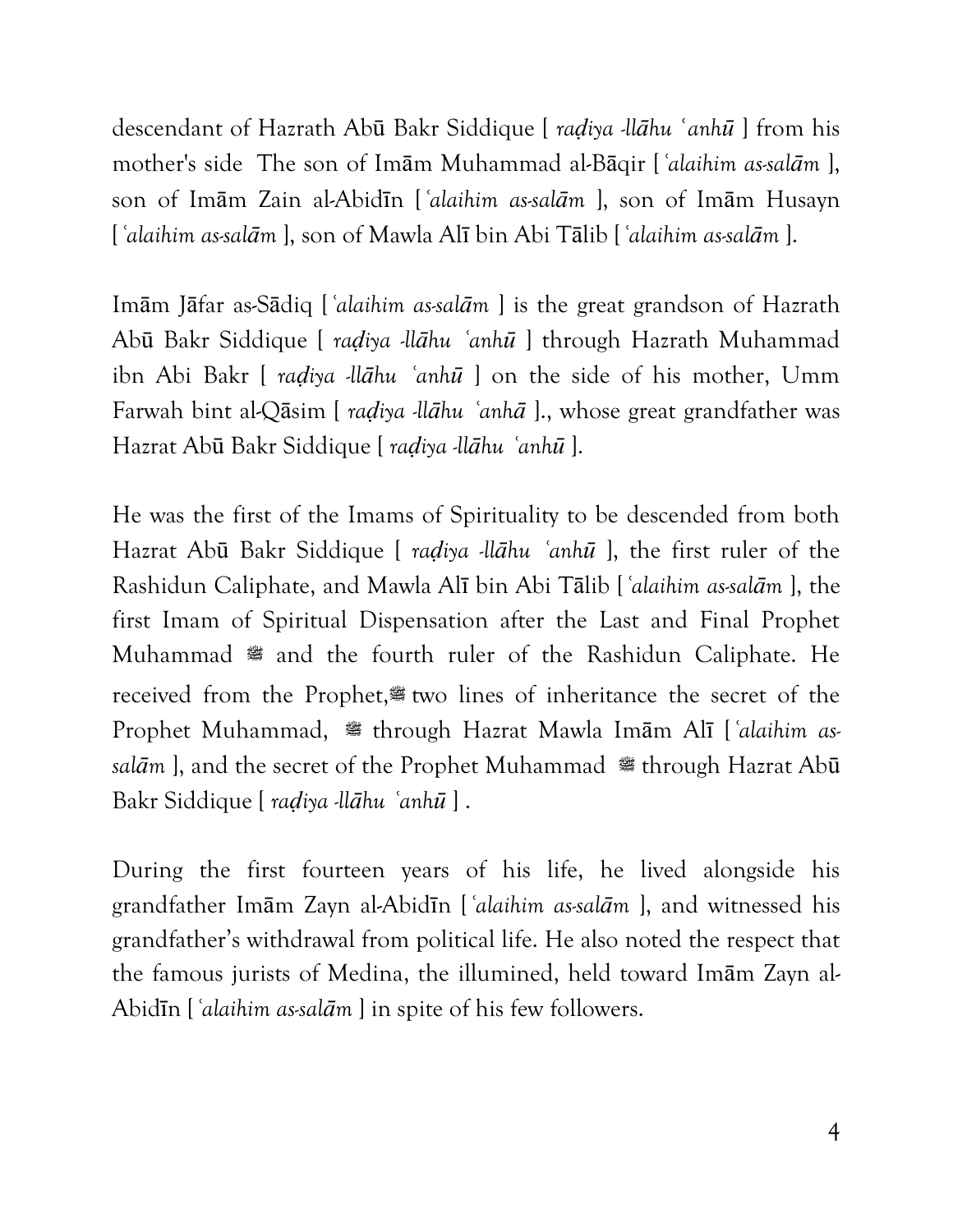On his mother's house, Imām Jāfar as-Sādiq [*ʿalaihim as-salām* ] also interacted with his grandfather Hazrath Qāsim ibn Muhammad ibn Abū Bakr [ *raḍiya -llāhu ʿanhū* ], who was respected by the people of Medina, the illumined, as a famous traditionalist. During this period, Umayyad power was at its climax, and the childhood of Imām al-Sādiq [*ʿalaihim assalām*] was coincided with the growing interest of the people of Medina, the illumined, in prophetic science and interpretations of the Qurān.



The Prophet Muhammad **صلى الله عليه وسلم** said:

**خالفة النبوة ثالثون سنة مث يؤيت هللا امللك من يشاء**

# **"The Khilafah will be 30 years then there will be Kingdom"**

(Abu Dawud and Hakim)

Imam Hasan ibn Ali [*ʿalayhi s-salām*], grandson of the Prophet Muhammad **&** was born on 15th Ramadhan, 2 AH/624 CE in Madinah,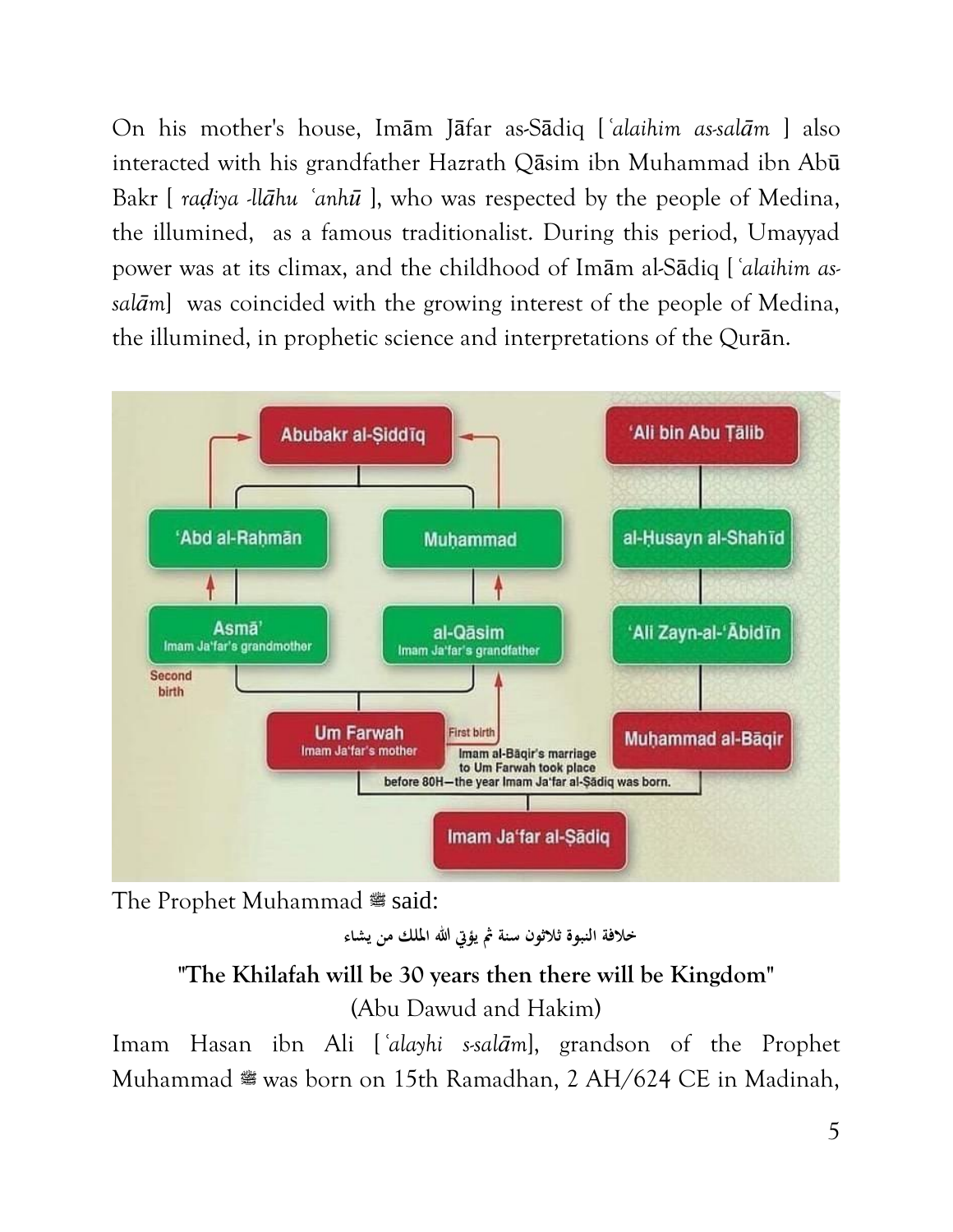The Illuminated, Hejaz region of the Arabian Peninsula. He was ushered, as a martyr, into the realm of Divine Beauty in Madinah either on Safar 28th or 5 Rabi al-Awwal 50 AH. The Imām, is the most misrepresented of the Imams of Ahl al-Bayt. Distorted history has not given the credit that this august grandson deserves for the amount of sacrifices and acts of bravery and wisdom that he performed.

Islam has 5 rightly guided caliphs . The fifth Rightly Guided Caliph is Imam Hasan ['alayhi s-salam]. The Prophet Muhammad # said, 'Rightly Guided Caliphate will last 30 years" . If we calculate till the Caliphate of Mawla Ali [*ʿalayhi s-salām*] it adds up to 29 years and 6 months " Imam Jalauddin Suyuti has also rightly included Imam Hasan ʿalayhi ssalām in his book 'The Rightly Guided Caliphs'

# The Rightly Guided Khalifas أَلْخِلَافَةُ ٱلرَّاشِدَةُ

Sahih Hadith recorded in Sunan Abi Dawud: Hazrat Safinah reported the Messenger of Allah ® as saying: The caliphate of Prophecy will last thirty years; then Allah will give the Kingdom to whom he wishes; قال رَسُولُ الله @ " خِلافَةُ النُّيْزة ثَلاثُونَ سَنَةً ثُمَّ يُؤْتِي الله الْمَلْكَ مَنْ يَشَاءُ - أو مُلْكة مَنْ يَشاءُ - " . or his kingdom to whom he wishes



the Story or *Kahāni* is from a booklet "KHEER PUREE NIAZ " compiled and translated BY MAULANA QARI MOHAMMED SHAFFEE CHISTY.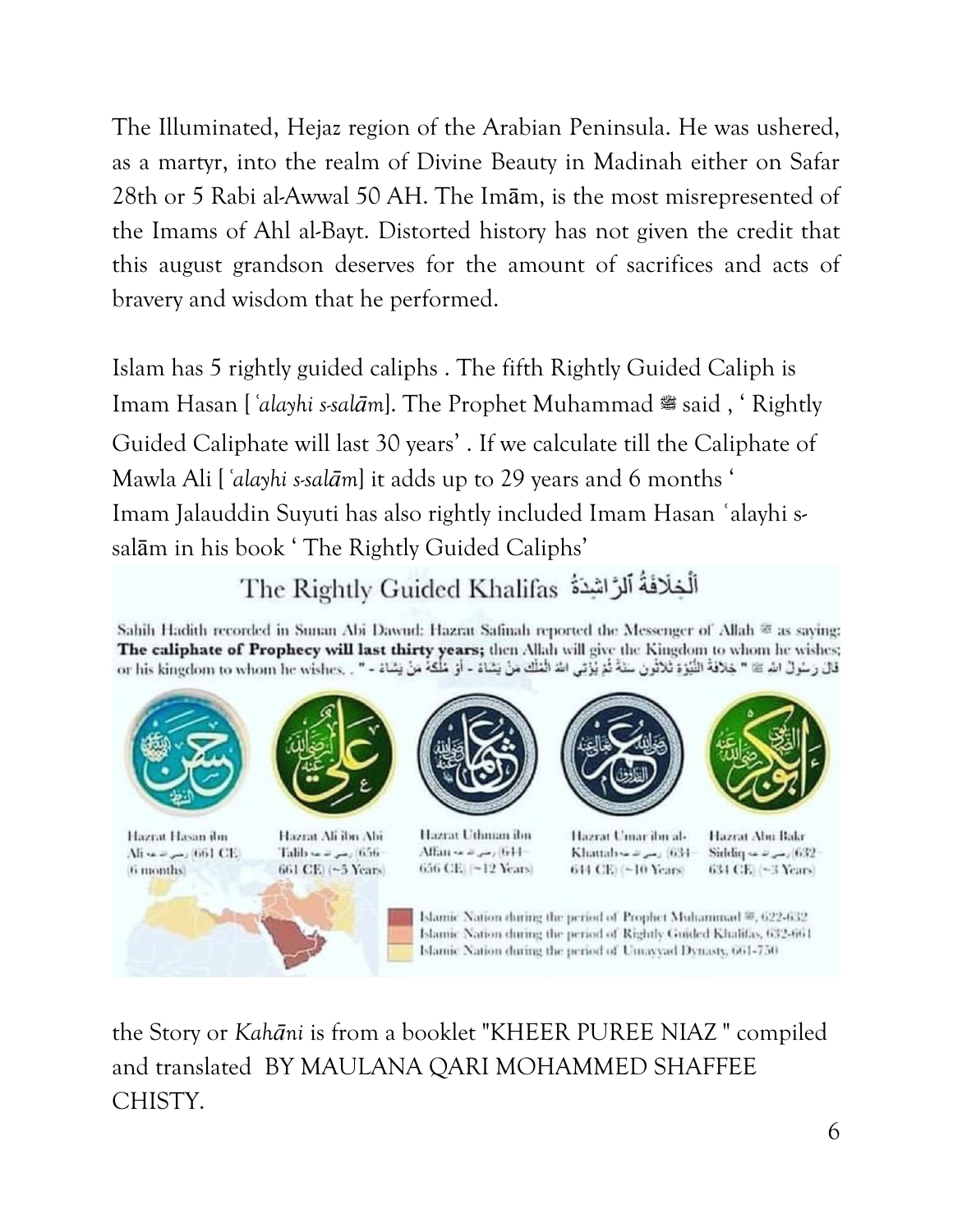Hazrath Ghulam Muhammad Siddique popularly known as Soofie Sahib *[raḥimahu -llāhu]*, my great grandfather, and his sons, daughters-in-Law and *Shuyook* of our Sufi Order followed this procedure as we do for centuries.

We are ordered to circulate the Kaaba anti-clockwise and we do. We run between Safa and Marwa though water has been found centuries ago. Men do *Ramal* in *Tawaaf* to show strength. These rituals keep remembrance refreshed.

The way of the Sufi's may seem strange but they have immense benefits in them.

# **THIS KHEER PURI NIAZ IS NOT TO BE MADE A PUBLIC EVENT**.

Imām Jāfar as-Sādiq [*ʿalaihim as-salām*] performed this *niaz*, at a grey stage of Islamic History, when to NAME YOUR CHILD "ALI" WAS FORBIDDEN by the ANTI-HASHMI [Those bearing an age old enmity towards Prophet Muhammad #'s Family ] UMMAYYADS. MAWLA ALI [*ʿalaihim as-salām*] WAS CURSED IN THE UMMAYYAD CONTROLLED MASAJIDS IN JUMU"AH KHUTBAHS AS A STATE ORDER. His descendants were imprisoned and tortured.

**The Reality of the Kheer Puri served in clay pots (Kunde ki Niyaz ) and for whom was this Niaz done?** 

#### **ANSWER:**

It was performed by Imām Jāfar as-Sādiq [*ʿalaihim as-salām*] Son of Imām Muhammad al-Bāqir [*ʿalaihim as-salām*], Father of Imām Musa Kazim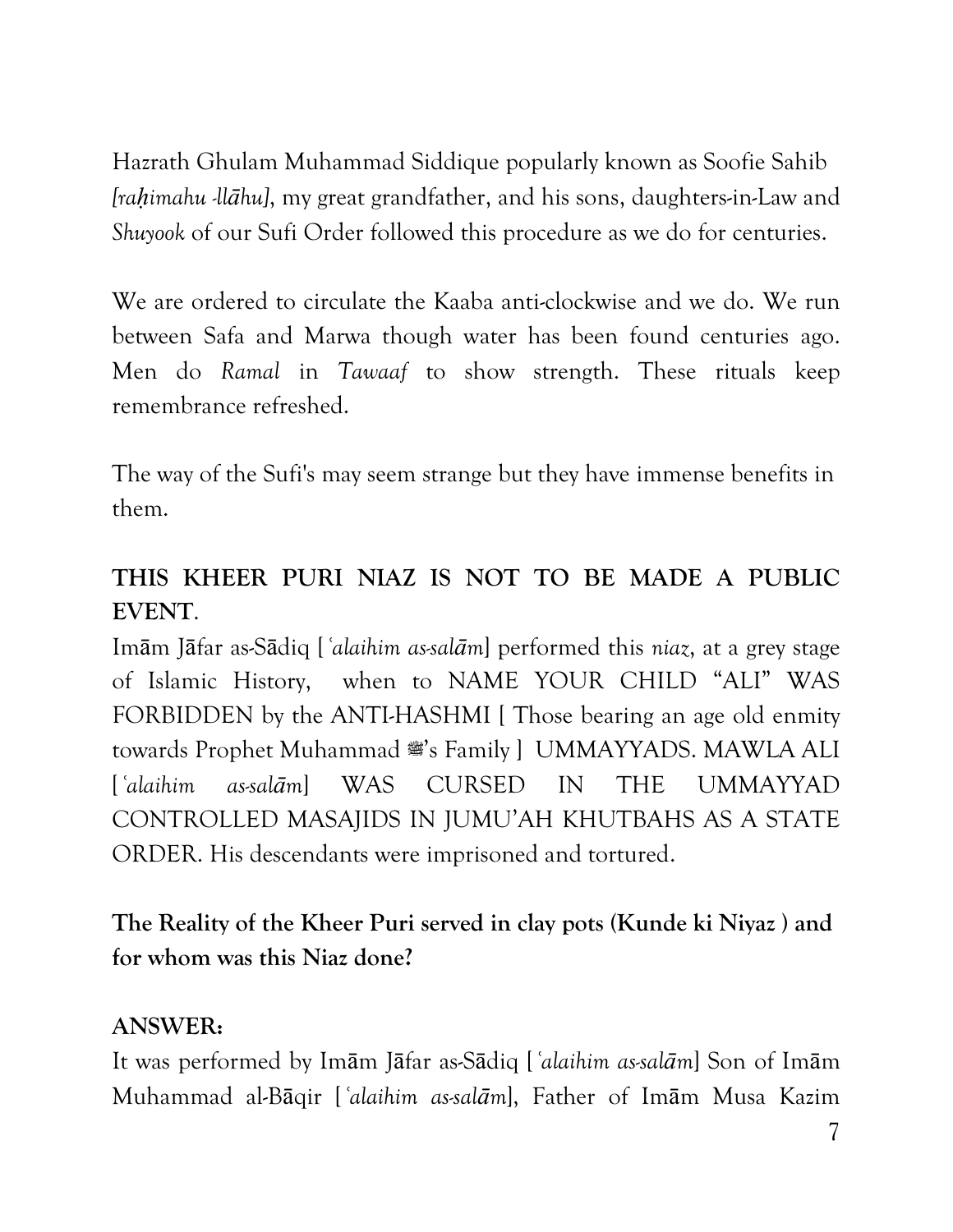[*ʿalaihim as-salām*]. It was done for the twelve pure Imams of the Household of Purity ( as is in the Verses of purity Sura 33: Verse 33 which rendered Imām Alī [ʿalaihim as-salām ] , The Lady Fatimah [*ʿalaihim as-salām*] , Imām Hasan [*ʿalaihim as-salām*] and Imām Husayn [*ʿalaihim as-salām*] protected from sin ( *Mahfūz*) due to the Supplication of the Prophet Muhammad **صلى الله عليه وسلم** , the sinless (*Masūm*) .

#### **QUESTION:**

**If Imām Jāfar as-Sādiq [***ʿ***alaihim as-sal***ā***m] passed into the Divine Realm on 15 Rajab then why is this Niaz done on 22 Rajab?** 

### **ANSWER:**

In the year 122 Hijri on the 22 Rajab , Allāh, Almighty bestowed Imām Jāfar as-Sādiq [*ʿalaihim as-salām*] the Station of The Great Spiritual Pivotal Axis of the World. [ *Maqām-e-Gausiyat-e-Kubra* ] . So the *Niāz* is done as a perpetual blessing and thankfulness for the 12 Imam"s of *Ahl al-Bayt*. They have been mentioned in Six Most Authentic Books OF Sunni Hadith [*Sihah Sittah*].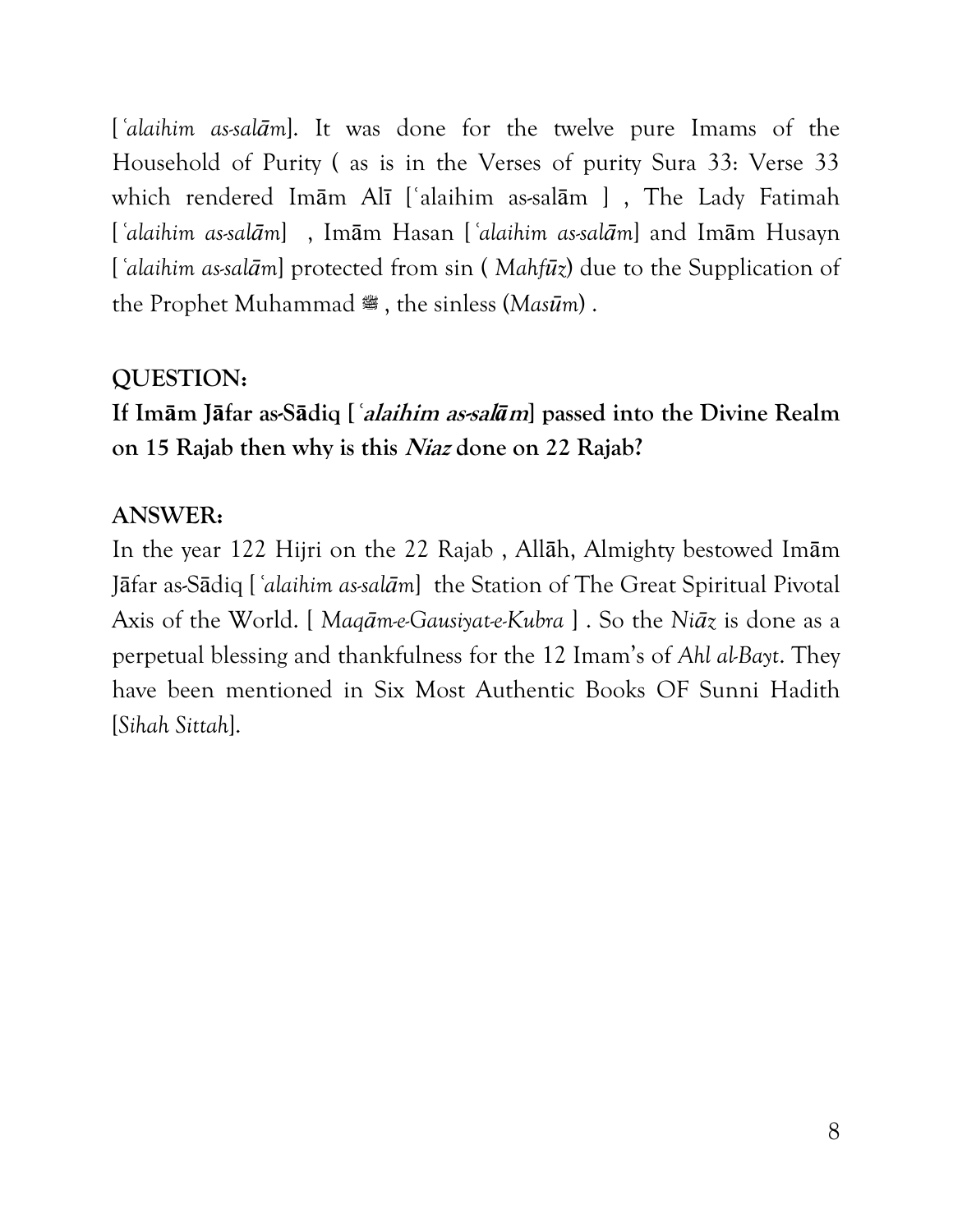عَلَى قال Jaabir bin Samurah ﷺ, reported: I joined the company of the Holy Prophet <sup>38</sup> with my father and I heard him say: 'This System of Governing ﴾ [الله: 2] I heard him say: 'This System of Governing Ruling] الله عَشرَ حَلِيفَة Puling] الله عشرَ حَلِيفَة end until there have been twelve Caliphs Authorities or Imams] among them'. Then he (the Holy Prophet  $\circledast$ ) said something that I could not follow. I asked to my father: What did he say? He said: 'He has said: All of them will be from the Quraysh'.

[Sahih Muslim, Volume 5, The Book of Leadership, al-Imara; Chapter One, Hadith Number 4705, Page 144]

#### **SO THE CRITICAL QUESTION:**

Muawiya ibn Abu Sufyan, the King dies on 22 Rajab AH 60 / 26 April 680 (aged 77–78)

Has anybody celebrated his Urs or rejoiced his passing , since 60 AH to 122 AH , a period of 62 years we didn"t have *Kheer Puri Niaz* or Amir Muawiyah Urs?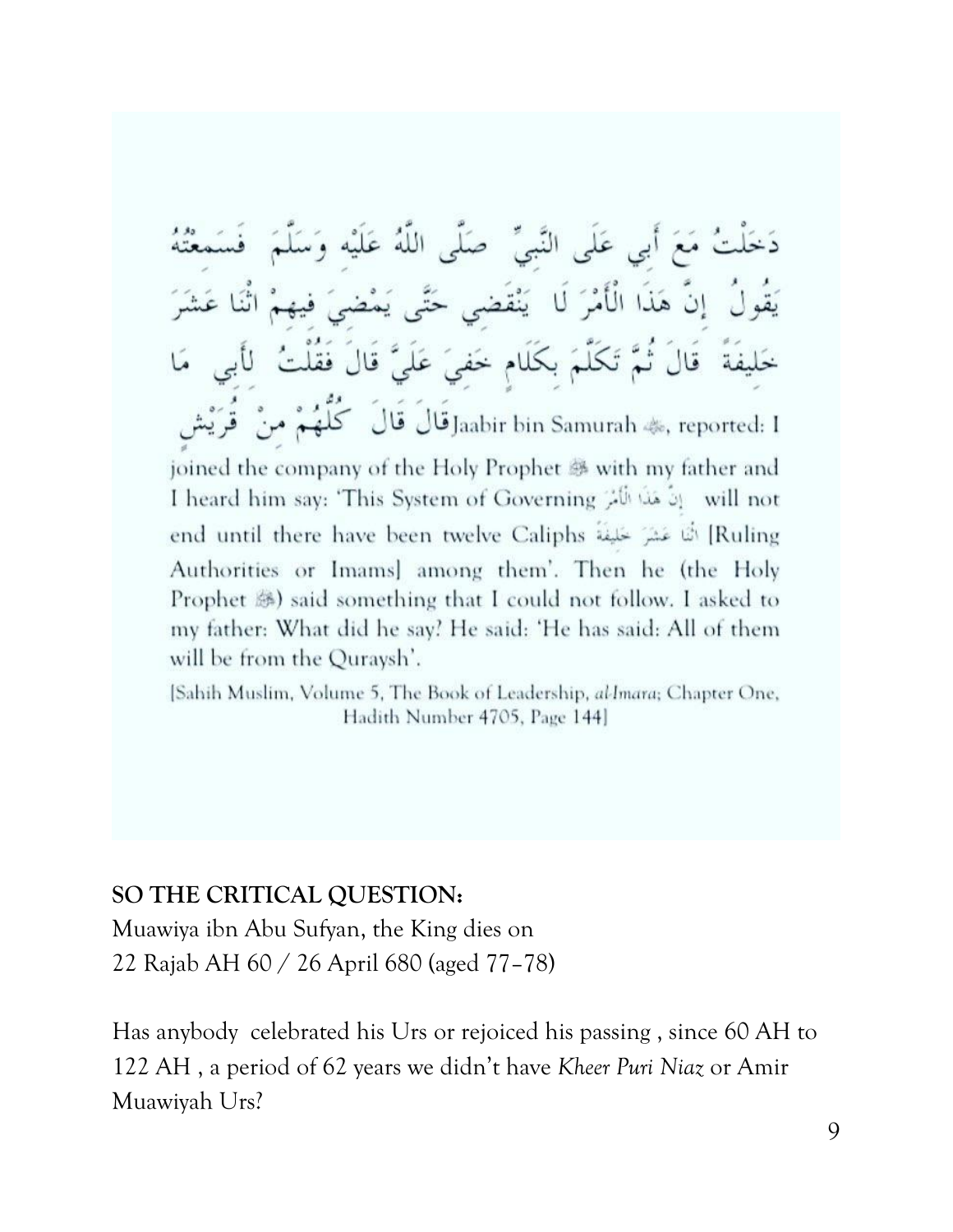# **WHO SHOULD WE FOLLOW ? These LATTER DAY Scholars OR THE GREAT AWLIYA WHO HAVE DONE THIS NIAZ SINCE 122 AH on 22 Rajab?**

Many scholars says " Amir Muawiya died on this day, thats why its being celebrated. Though it's not the reason for the celebration of 22 Rajab. Imām Jāfar as-Sādiq [*ʿalaihim as-salām* ] the illuminator of hearts and ocean of Knowledge with Wisdom offered thanks to Allāh, Almighty for bestowing on him a great spiritual condition, the level of *Ghausiat-e-Kubra* ( The top most level After Mahbūbiat on the path of Sufism) on the night of 22 Rajab the night at Maghrib Azaan on 21 Rajab eve. He had only a clay pottery bowl ( *Kunda*) and a carpet (*Chata'ee*).

We Sufi Sunni's who follow the Fuqāra, believe what Imām Musa Kāzim [*ʿalaihim as-salām* ] answered while someone asked about the Fatiha on 22 Rajab.

"In order to thank Almighty Allah for giving such high status and position on the path of Marifat, Imām Jāfar as-Sādiq [*ʿalaihim as-salām* ] used to be thankful (*Shukrana*) by doing the *Niāz* on 22 early morning after *Fajr*.

#### **PROCEDURE**

Read Sura Yasīn [Listen attentively to a good recitation] 3 times Durud Shareef 1 time Sura Fatiha 3 times Sura Ikhlas 1 time Sura Falak 1 time Sura Naas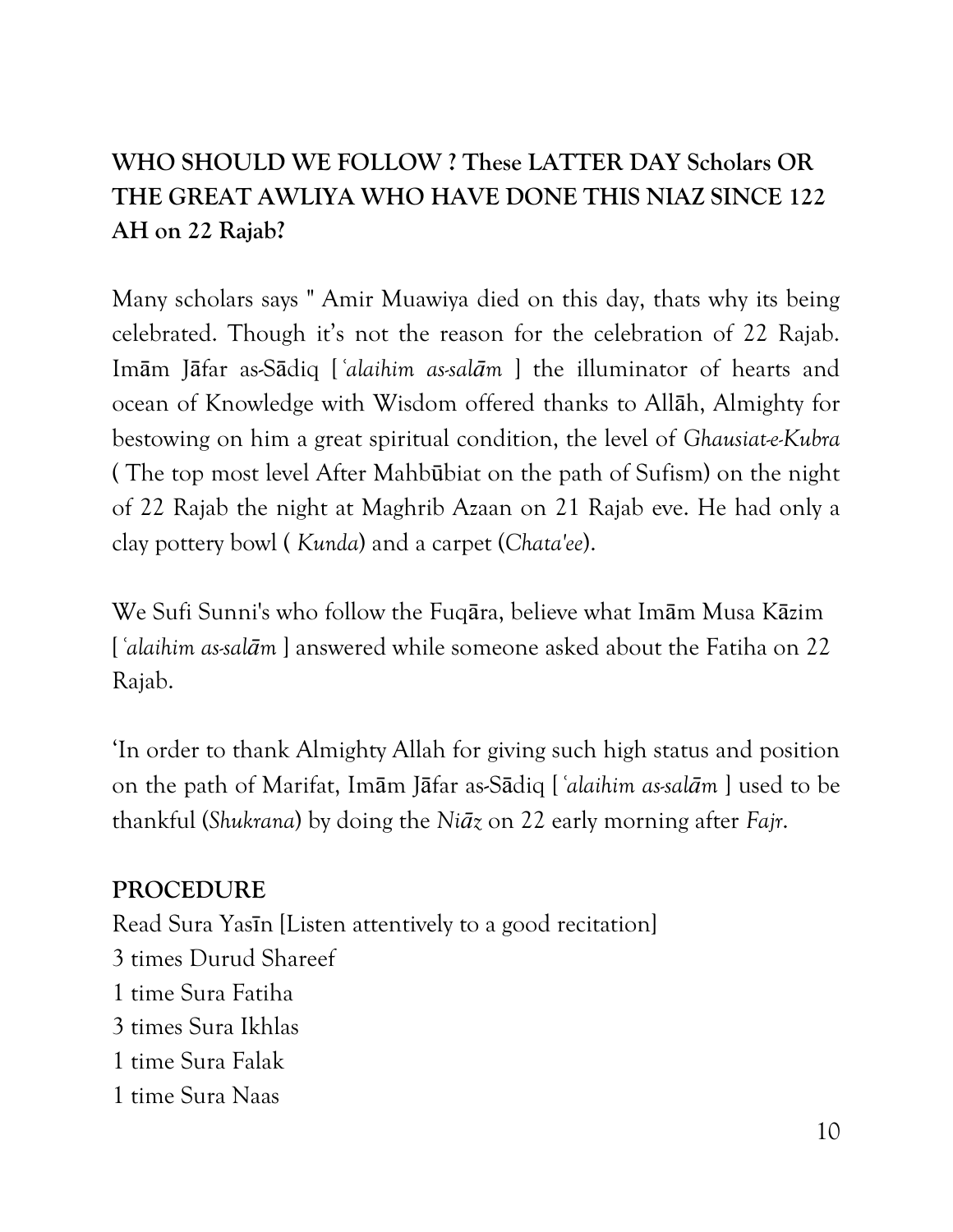1time. Ayat al-Kursi 3 times Durud Shareef

Stand with respect. Place your right hand on your heart and at least send Sal<del>am</del> on the Beloved Prophet Muhammad  $\cong$  and his family.

**يا نيب سالم عليك .. يا رسول سالم عليك يا حبيب سالم عليك .. صلوات هللا عليك**

**ٱللَّـٰهُمَّ صَلِّ عَلَىٰ هُدٍّ وَعَلَىٰ آلِ <b>مُ**دٍّ **َّٰ**

Ya Nabi salām alaika Ya Rasūl salām alayka Ya Habīb salam alayka Salawātul lah alayka Allah huma sale Ala Muhammad**صلى الله عليه وسلم** wa ala ahle Muhammad**صلى الله عليه وسلم**

O Beloved Prophet, salutations of peace upon you O Beloved Mesenger, salutations of peace upon you O Beloved of God, Almighty salutations of peace upon you Profound salutations of peace upon you O Allah, Almighty, Send salutations upon Muhammad<sup>#</sup> and the Family of Muhammad

Then read this Durūd from the heart or any durūd you know.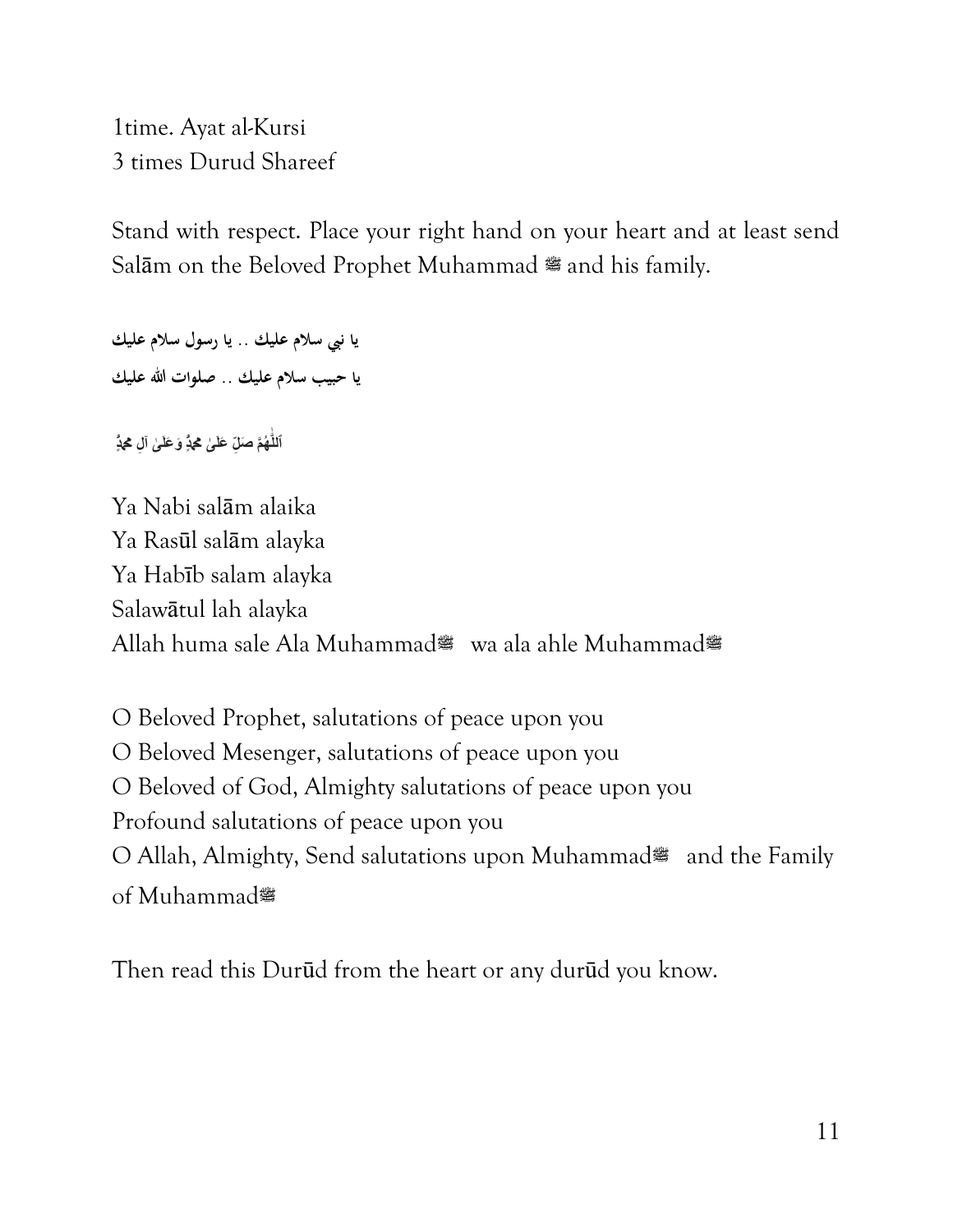**اللهم صل على املصطفى حممد و علي املرتضى و البتول فاطمة و السبطني احلسن و احلسني و صل على زين العابدين و الباقر و جعفر الصادق و الكاظم و علي الرضا و حممد التقي و النقي و على حسن العسكري و صل على إمام احلجة صاحب الزمان حممد املهدي املنتظر**

Allahumma Salli Ala Muhammadinil Mustafa Wa Ali Al-Murtaza wal Batool Tayyiba Was Sibtaynil Hasani Wal Hussain Wa Sali 'Ala Zain Al- 'Abideen Wal Baqir Wa Jafar Al-Sadiq, Wal Kazim Wa Ali Al-Reza Wa Muhammad Al-Taqi Wan Naqi Wa 'Ala Hasan Al-Askari Wa Salli 'Ala Imam Al Hujjah Sahib Uz-Zaman Muhammad Al-Mahdi Al-Muntazar

O Allah, Almighty send profound peace and blessings upon your chosen one, Muhammad  $*$  and upon Ali, the selected one, and the pure Fatima, and the ones whose names came from the heavenly realm, Hasan and Husayn , and bless Zayn al-Abideen , and Baqir, and Jafar Sādiq, and Kazim, and Ali Rida, and Muhammad Taqi and Naqi, and Ali Hasan Askari , and the Imam of proof, he awaited one Muhammad al-Mahdi (Peace on them All) .

You don't have to be a singer or great reciter to do this. Say it from the heart.

The *Salām* and *Durūd* can be said in English also. As long as the meaning penetrates the heart and brings tears to your eyes.

I, the insignificant, grant give you permission to do it in your homes. Then sit down with respect. As you sit in *salāh* / *Namaaz* and make your special dua from your heart. Before consuming the *niaz* . We suggest this dua be included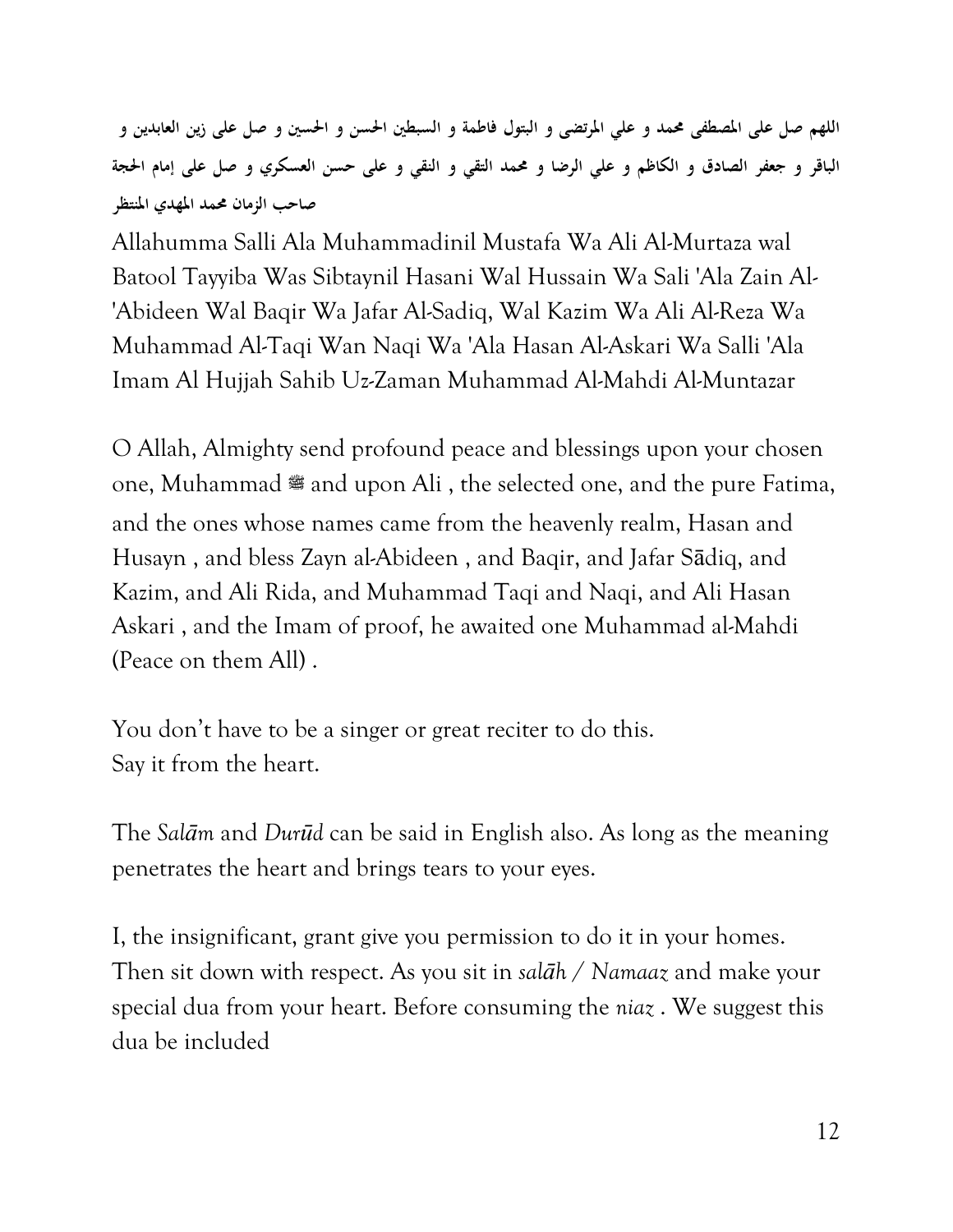Khwaja Syed Muin ad-Dīn Chishti *[ raḥimahu -llāhu ]* a.k.a. Gharīb Nawāz (The great Sufi Saint who converted Millions of people into Islam in South Asia)

Khwaja Saheb *[ rahimahu -llāhu ]* has sought the intercession of the Twelve Imāms in the following supplication-poem) Poem:

(The English translation of the of the poem"s verses has been included here)

1. O Lord! I beseech upon you seeking the intercession of Ḥaẓrath Muḥammad **وسلم عليه هللا صلى**who is the interceder of sinful people and the fountainhead of bestowal

2. O Lord! With the intercession of the Shah of Najaf(Imām Alī **) السالم عليه** in whose praise were revealed the Surahs: Mulk, Ya-Seen and Insān 3. O Lord! With the intercession of the mourning and weeping of Ḥaẓrath Fāṭimah, **ا ْه لَي ع ٱ َّٰللهِ ُ َالم س**O Lord! with the intercession of Fāṭimah"s **َ َ َ** cries; she who is the Leader of all women 4. O Lord! With the intercession of Imām Ḥasan"s **السالم عليه**heart"s hundred pieces; he who is the King of all horizons 5. O Lord! With the intercession of Imām Ḥusain"s **السالم عليه**thirst and the intercession of the blood of all the martyrs of Karbala 6. O Lord! With the intercession of Ḥaẓrat Imām Zayn al-ʿĀbidīn **السالم عليه )**and Imām Muḥammad Bāqir **, السالم عليه**and the intercession of Imām Jāfar Sādiq **, السالم عليه**Imām Mūsā Kāẓim **السالم عليه**and ʿAli Riḍā **السالم عليه**